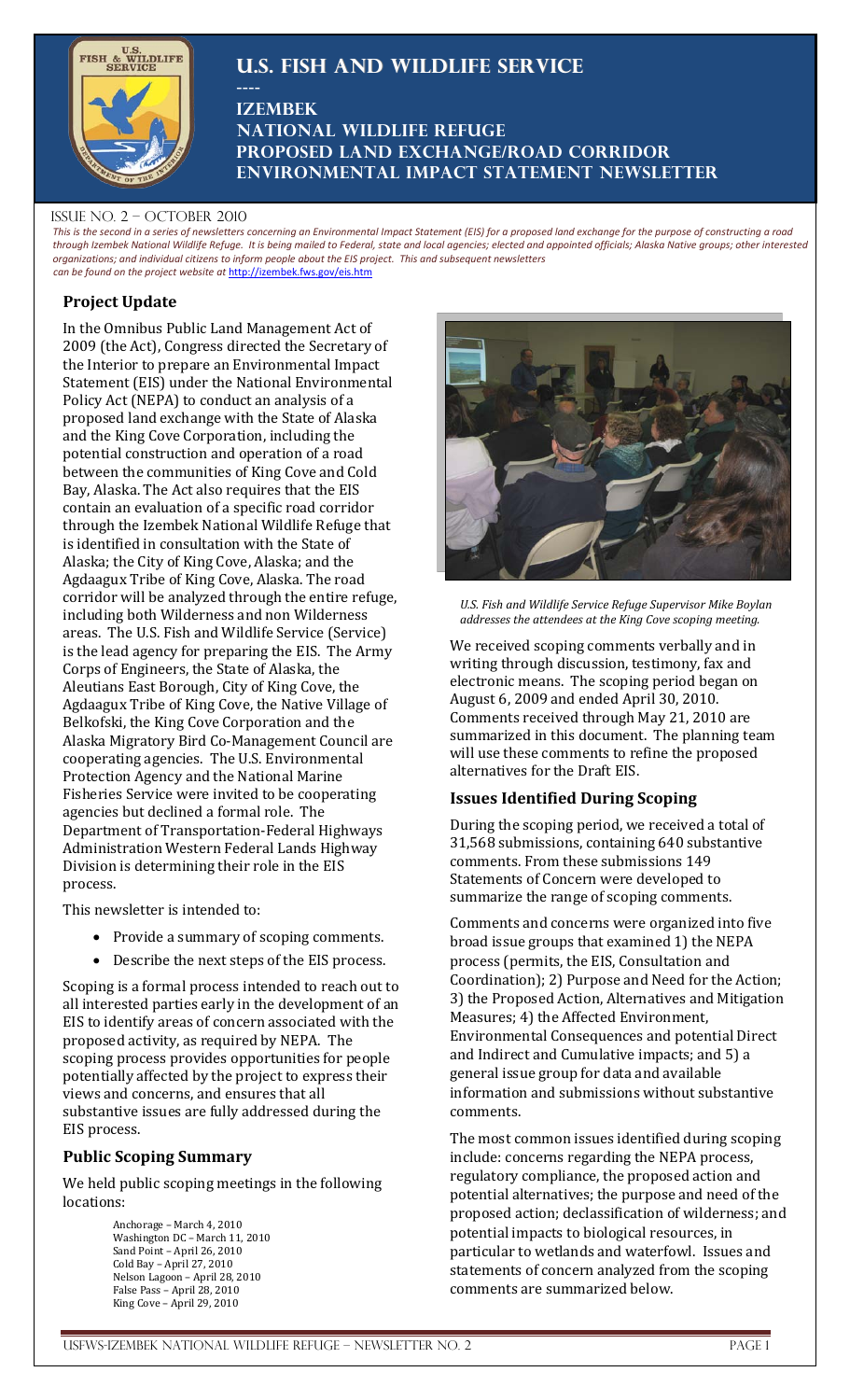| Regulatory: A variety of issues including the formation of the Izembek National Wildlife Refuge;<br>Alaska Claims Settlement Act; Direction from Omnibus Public Land Management Act of 2009;<br>Wilderness designation; Wilderness requirements; compliance with NEPA, ESA, and other legislation.<br>Public Involvement: Stakeholder engagement and identification included the desire for local<br>residents to participate in the process by having the opportunity to review and provide comments                                                                                                                                                                                                                                                                                                                              |
|------------------------------------------------------------------------------------------------------------------------------------------------------------------------------------------------------------------------------------------------------------------------------------------------------------------------------------------------------------------------------------------------------------------------------------------------------------------------------------------------------------------------------------------------------------------------------------------------------------------------------------------------------------------------------------------------------------------------------------------------------------------------------------------------------------------------------------|
| Concern was expressed that there is not a need for the proposed action as the issue of transportation<br>for medical emergencies has been solved by use of the hovercraft. Others were concerned that the<br>hovercraft has not solved the issue of safe and reliable transportation and that a road is the only<br>solution. There is need for a clear and concise purpose and need statement as required by NEPA and                                                                                                                                                                                                                                                                                                                                                                                                             |
| Some expressed support of the proposed action, while other supported a no action alternative.<br>Continued use of the hovercraft operation; subsidizing the hovercraft, construction of a small boat<br>harbor in Cold Bay to facilitate hovercraft use; improvements to the dock at Cold Bay to support<br>hovercraft operations; selecting the least environmentally damaging practicable alternative; use of a<br>helicopter for medical evacuations; and construction of a hospital at King Cove. Other concerns were<br>associated with road construction, operations, traffic volumes, and long-term costs of various<br>proposed alternatives. A variety of mitigation measures were suggested such as design considerations,<br>and enforceable measures to avoid or minimize impacts of the proposed alternative and road |
| General: Concerns about impacts to the biological environment from the construction and long-term<br>impacts of a road and potential impacts to fish, wildlife, waterfowl; fragmentation and loss of habitat;<br>impacts from construction of stream crossings and effects on habitat including eel grass; impacts from<br>vehicle and wildlife collisions; effects of increased access on wildlife; long-term impact evaluation and<br>issues that should be evaluated in a cumulative impacts analysis. Evaluation of the fill required for road<br>construction and associated direct and indirect impacts to ecological values was recommended for                                                                                                                                                                             |
| Fish: salmon habitat and Essential Fish Habitat including impacts to spawning and passage as a result                                                                                                                                                                                                                                                                                                                                                                                                                                                                                                                                                                                                                                                                                                                              |
| Threatened and Endangered Species: The need to address the potential impact to threatened and<br>endangered terrestrial and marine species and their habitat according to the Endangered Species Act<br>and the Marine Mammal Protection Act. The EIS should consider particular impacts to Steller's eiders,                                                                                                                                                                                                                                                                                                                                                                                                                                                                                                                      |
| Vegetation: How road dust could impact adjacent vegetation and habitats (such as eel grass beds) as                                                                                                                                                                                                                                                                                                                                                                                                                                                                                                                                                                                                                                                                                                                                |
| Wetlands and Aquatic Communities: How the EIS should evaluate effects on wetlands and aquatic<br>communities from the proposed road as well as the existing gravel road access from Cold Bay. Concern<br>was expressed that this evaluation needs to be in sufficient detail that the U.S. Army Corps of Engineers<br>will be able to make its required findings under a Section 404 application and compliance with other                                                                                                                                                                                                                                                                                                                                                                                                         |
| Wildlife: Several expressed concerns for the various impacts to wildlife that could occur as a result of<br>the proposed land exchange and road construction. Species that were addressed include: brown bear,<br>caribou, waterfowl, migratory birds, and marine species. Concern was also expressed regarding the                                                                                                                                                                                                                                                                                                                                                                                                                                                                                                                |
| Physical Resources: The need to conduct analysis of the current and projected impacts to the region<br>from climate change and how these impacts could be confounded by the development of a road;<br>cumulative impacts of the land exchange and proposed road in the context of proposed oil and gas<br>development in and around lands and waters of the Izembek National Wildlife Refuge and Izembek<br>Lagoon; regional extent and international extent of impacts to the physical resources of the region; and                                                                                                                                                                                                                                                                                                               |
| Climate & Air Quality: Provide a detailed discussion of ambient air conditions (baseline or existing<br>conditions), National Ambient Air Quality Standards, and criteria pollutant non-attainment areas in the<br>road corridor and surrounding areas; and disclosure of greenhouse gases emitted by the project be                                                                                                                                                                                                                                                                                                                                                                                                                                                                                                               |
| Environmental Contaminants & Ecological Risk Assessment: Concern for how pollutants from the<br>proposed road could impact the surrounding ecosystem. EIS should address potential direct, indirect<br>and cumulative impacts of hazardous materials from construction of the project, analyze risks<br>involving possible accidental releases of hazardous materials, and describe mitigation and emergency                                                                                                                                                                                                                                                                                                                                                                                                                       |
| Hydrology: The EIS should describe all waterbodies and stream crossing and potential impacts                                                                                                                                                                                                                                                                                                                                                                                                                                                                                                                                                                                                                                                                                                                                       |
| Socioeconomic Resources: A cost benefit analysis should be conducted; discuss issues with road<br>maintenance; benefits to the local communities from a road; potential impacts of the land transfer; and<br>Archeological/Cultural Resources: Impacts to historic properties and cultural resources should be                                                                                                                                                                                                                                                                                                                                                                                                                                                                                                                     |
|                                                                                                                                                                                                                                                                                                                                                                                                                                                                                                                                                                                                                                                                                                                                                                                                                                    |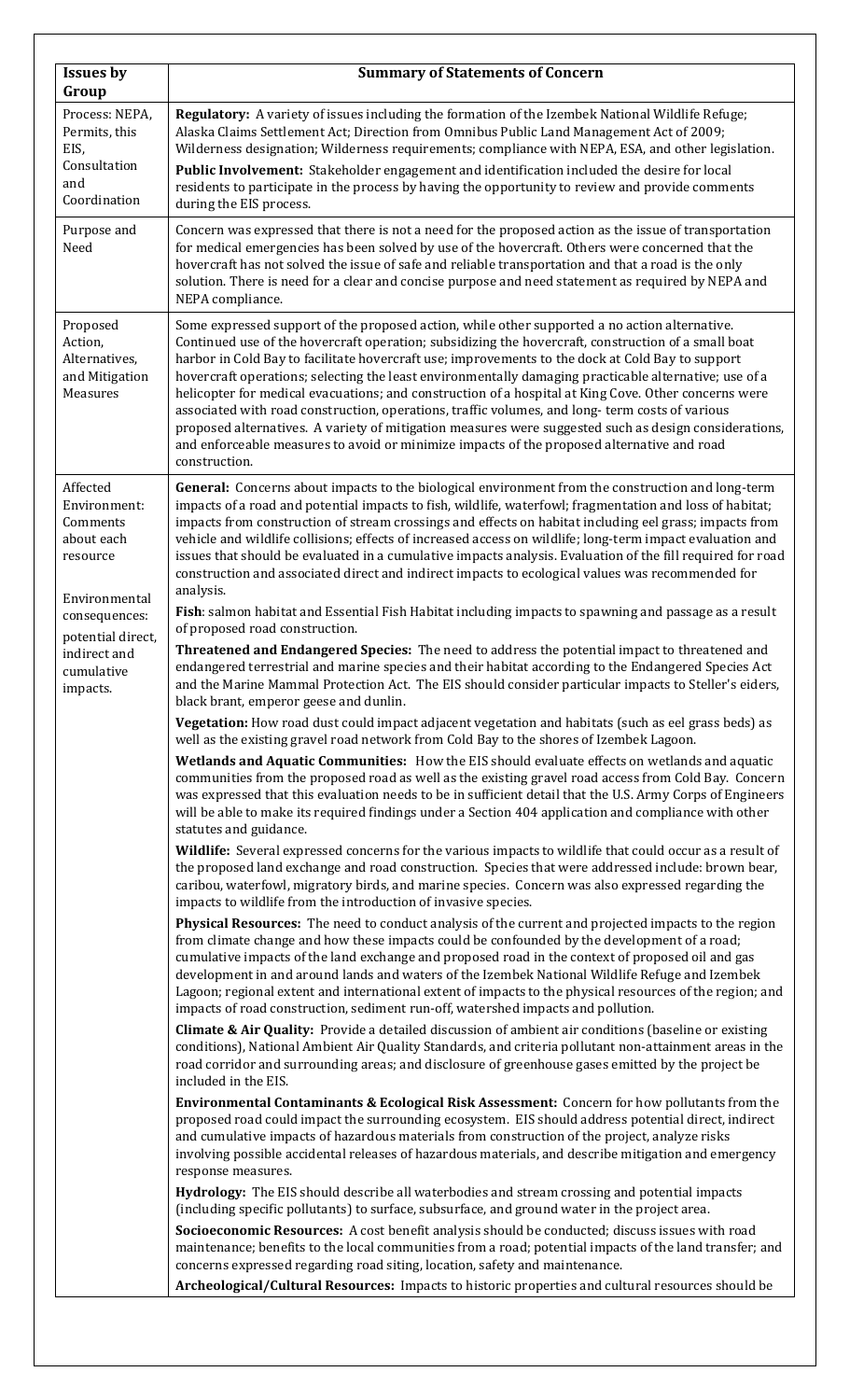|                                                                               | considered in an orderly and systematic manner, in full consultation with all concerned parties.                                                                                                                                                                                                                                                                                                                                                                                                                                                                                                                                                                                                                             |
|-------------------------------------------------------------------------------|------------------------------------------------------------------------------------------------------------------------------------------------------------------------------------------------------------------------------------------------------------------------------------------------------------------------------------------------------------------------------------------------------------------------------------------------------------------------------------------------------------------------------------------------------------------------------------------------------------------------------------------------------------------------------------------------------------------------------|
| Affected<br>Environment:                                                      |                                                                                                                                                                                                                                                                                                                                                                                                                                                                                                                                                                                                                                                                                                                              |
| Comments                                                                      | <b>Environmental Justice:</b> The EIS should disclose what efforts were taken to ensure effective public<br>participation and to meet environmental justice requirements consistent with Executive Order 12898.                                                                                                                                                                                                                                                                                                                                                                                                                                                                                                              |
| about each<br>resource<br>Environmental<br>consequences:<br>potential direct, | Health and Safety: The challenges were described facing the community for traveling in and out of<br>King Cove during inclement weather. One concern is in support of the road for health and safety<br>reasons while another concern was expressed that the road would not create a safer or more efficient<br>transport and impacts associated with the road could lead to littering, abandoned vehicles, violation of<br>traffic laws; including speeding and drunk driving.                                                                                                                                                                                                                                              |
| indirect and<br>cumulative                                                    | Health Impact Assessment: Concern expressed that a road between the two communities may<br>encourage the use of illegal drugs.                                                                                                                                                                                                                                                                                                                                                                                                                                                                                                                                                                                               |
| impacts.                                                                      | Land Use, Public Use, Recreation, Visual Resources: Concern about impacts on recreational<br>activities; increase in legal and non-legal access; compatibility of alternatives with land management<br>objectives; impacts to scenic, wildlife, visual opportunities for solitude and primitive recreation; and<br>existing trail usage.                                                                                                                                                                                                                                                                                                                                                                                     |
|                                                                               | <b>Public Revenue and Fiscal Considerations:</b>                                                                                                                                                                                                                                                                                                                                                                                                                                                                                                                                                                                                                                                                             |
|                                                                               | Expressed concern that the current EIS process is a waste of taxpayer money and that millions of<br>dollars have already been provided to alleviate the problem of safe transportation. Concern was<br>expressed as to who would provide funds for year-round maintenance and operation costs of the road.<br>Another concern describes how the proposed road would be good for the economy and quality of life<br>through jobs (e.g. snow removal) and commerce (e.g. access to gravel, shipping fresh product between<br>communities). Concern was expressed that he EIS needs to address financial connections between the<br>oil industry seeking leases in Bristol Bay and proponents of the road across the peninsula. |
|                                                                               | Road Design, Bridges, Transportation, Planning and Transportation Systems (air, water, and<br>road): Expressed concern regarding the width of the road corridor and how the existing road that<br>runs north of Cold Bay through Izembek National Wildlife Refuge would be affected by the exchange<br>and how it would be connected.                                                                                                                                                                                                                                                                                                                                                                                        |
|                                                                               | Subsistence: The EIS should evaluate effects of the land exchange and construction of the proposed<br>road on subsistence in relation to impacts from subsistence use, access, and management. The benefits<br>of the road to the communities of Cold Bay and King Cove need to be evaluated against the impacts to<br>natural resources and the subsistence culture of Alaska and the rest of the west coast. The EIS should<br>gather and analyze traditional knowledge on subsistence use patterns and disclose historical<br>information compiled on subsistence ORV use within the Izembek National Wildlife Refuge.                                                                                                    |
|                                                                               | Wilderness: Concerns about impacts that the proposed land exchange and proposed road could have<br>on the wildlife and wilderness values of the Izembek National Wildlife Refuge and impacts to tourism<br>from loss of wilderness. Concern was expressed that declassification of wilderness will have an effect<br>on wilderness across the nation. A comparative evaluation of wilderness and lands selected for<br>proposed for exchange was recommended.                                                                                                                                                                                                                                                                |
| General                                                                       | Data and Available Information: Concern that highlights studies, reports, and sources of information<br>recommended for review by the Service.                                                                                                                                                                                                                                                                                                                                                                                                                                                                                                                                                                               |
|                                                                               | <b>Comment Acknowledged:</b> Developed for submissions without substantive comments and duplicated<br>comments.                                                                                                                                                                                                                                                                                                                                                                                                                                                                                                                                                                                                              |

### **Government-to-Government Consultation**

Government-to-government consultation is a separate process that occurs in addition to scoping, and involves consultation with affected federallyrecognized tribal governments. The Service initiated government-to-government consultation with the following Tribes:

Agdaagux Tribe of King Cove Native Village of Belkofski Chevak Native Village Native Village of False Pass Native Village of Hooper Bay Native Village of Nelson Lagoon Newtok Village Native Village of Paimut Pauloff Harbor Village Qagan Tayagungin Tribe of Sand Point Native Village of Scammon Bay Native Village of Unga

We sent letters to Federally Recognized Tribes on June 16, 2010, stating that public scoping recently occurred and the Service would be glad to conduct separate meetings to explain the proposal and hear their thoughts. The letters asked if the tribes had any thoughts on the topics of cultural, traditional, or religious sites that could be affected; any known graves or archaeological sites in the project area; any formal tribal positions on the proposal; any information on fish and wildlife that may be affected and any other input the tribe would like to contribute. The Service met with both Agdaagux and Belkofski Tribes in August 2010. We welcome the local knowledge that residents can provide and value all comments.

#### **Next Steps**

The EIS is now in Step 3 of the NEPA process, Analysis of the Alternatives. This step will include refining the alternatives that meet the project purpose and need for consideration in the Draft EIS. This step will ensure that the range of